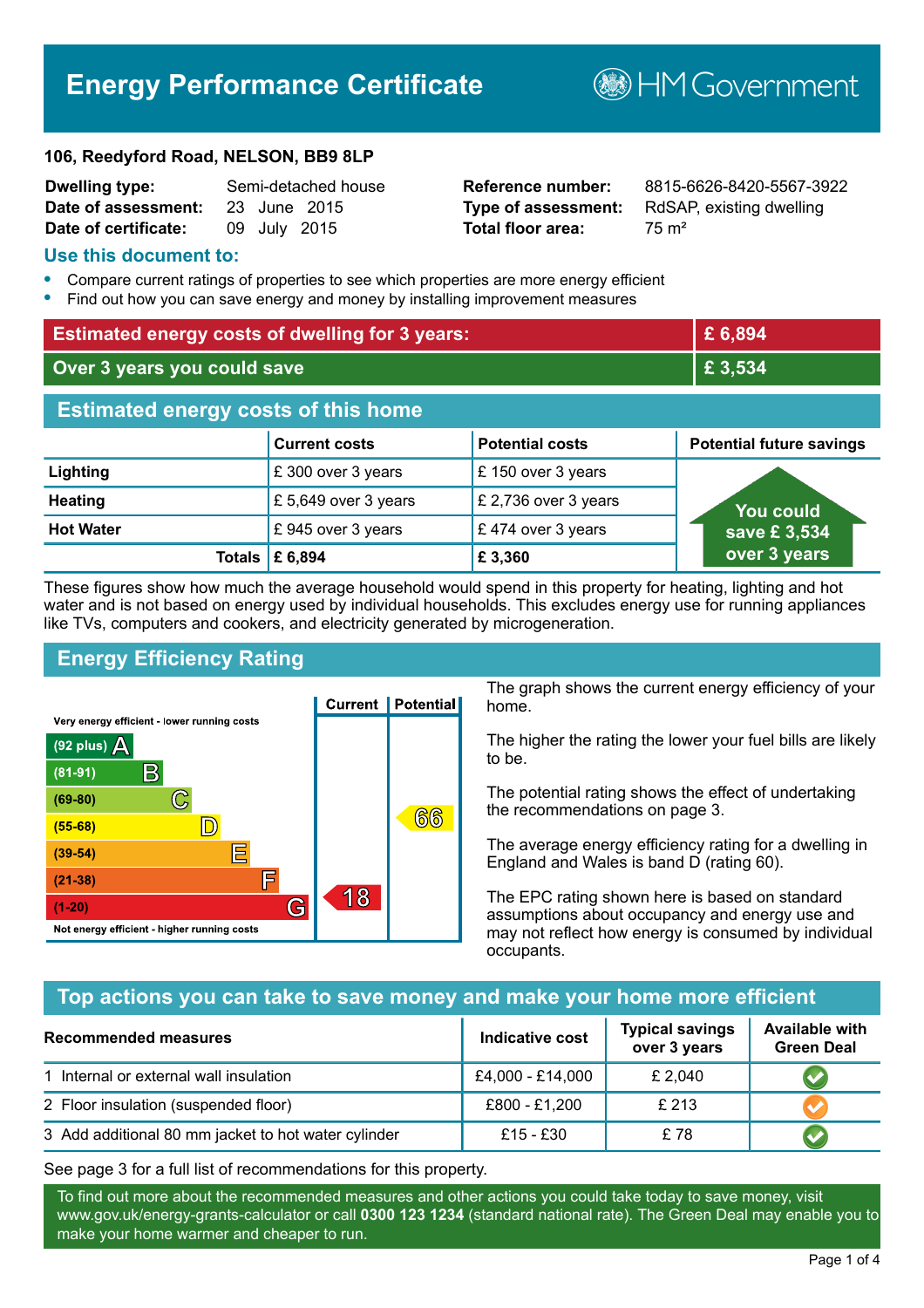## **Summary of this home's energy performance related features**

| <b>Element</b>        | <b>Description</b>                                      | <b>Energy Efficiency</b> |
|-----------------------|---------------------------------------------------------|--------------------------|
| Walls                 | Granite or whinstone, as built, no insulation (assumed) | $\star$ * * * *          |
| Roof                  | Pitched, no insulation (assumed)                        | *****                    |
| Floor                 | Suspended, no insulation (assumed)                      |                          |
| Windows               | Fully double glazed                                     | ★★★☆☆                    |
| Main heating          | Water source heat pump, radiators, electric             | ★★☆☆☆                    |
| Main heating controls | Room thermostat only                                    | ★★☆☆☆                    |
| Secondary heating     | None                                                    |                          |
| Hot water             | Electric immersion, standard tariff                     | ★☆☆☆☆                    |
| Lighting              | No low energy lighting                                  | ★☆☆☆☆                    |

Current primary energy use per square metre of floor area: 623 kWh/m² per year

The assessment does not take into consideration the physical condition of any element. 'Assumed' means that the insulation could not be inspected and an assumption has been made in the methodology based on age and type of construction.

See addendum on the last page relating to items in the table above.

#### **Low and zero carbon energy sources**

Low and zero carbon energy sources are sources of energy that release either very little or no carbon dioxide into the atmosphere when they are used. Installing these sources may help reduce energy bills as well as cutting carbon. The following low or zero carbon energy sources are provided for this home:

**•** Water source heat pump

# **Your home's heat demand**

For most homes, the vast majority of energy costs derive from heating the home. Where applicable, this table shows the energy that could be saved in this property by insulating the loft and walls, based on typical energy use (shown within brackets as it is a reduction in energy use).

| <b>Heat demand</b>           | <b>Existing dwelling</b> | Impact of loft<br>insulation | Impact of cavity<br>wall insulation | Impact of solid<br>wall insulation |
|------------------------------|--------------------------|------------------------------|-------------------------------------|------------------------------------|
| Space heating (kWh per year) | 21.047                   | (3,205)                      | N/A                                 | (8,346)                            |
| Water heating (kWh per year) | 2,091                    |                              |                                     |                                    |

You could receive Renewable Heat Incentive (RHI) payments and help reduce carbon emissions by replacing your existing heating system with one that generates renewable heat, subject to meeting minimum energy efficiency requirements. The estimated energy required for space and water heating will form the basis of the payments. For more information, search for the domestic RHI on the www.gov.uk website.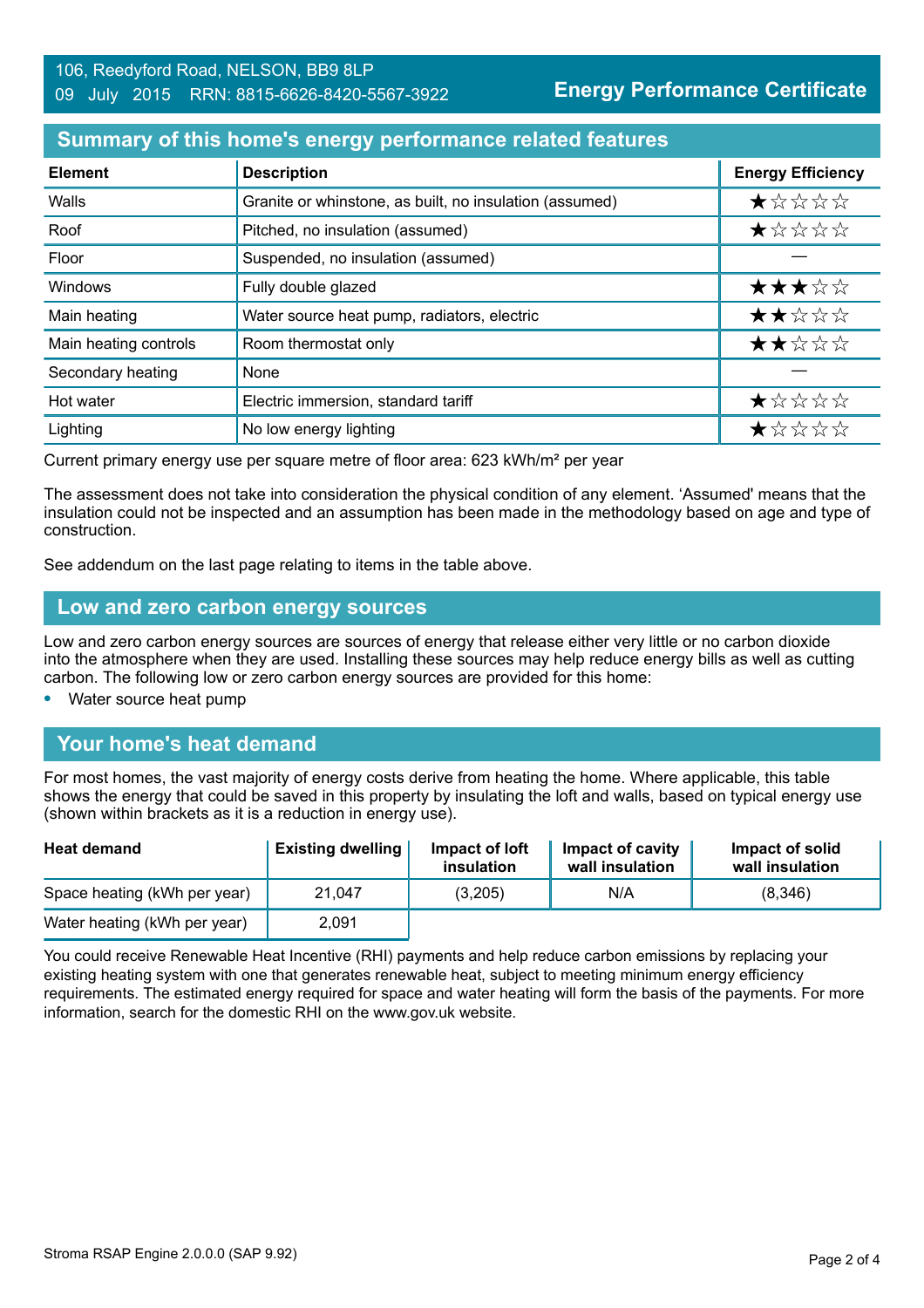#### 106, Reedyford Road, NELSON, BB9 8LP 09 July 2015 RRN: 8815-6626-8420-5567-3922

### **Recommendations**

The measures below will improve the energy performance of your dwelling. The performance ratings after improvements listed below are cumulative; that is, they assume the improvements have been installed in the order that they appear in the table. Further information about the recommended measures and other simple actions you could take today to save money is available at www.gov.uk/energy-grants-calculator. Before installing measures, you should make sure you have secured the appropriate permissions, where necessary. Such permissions might include permission from your landlord (if you are a tenant) or approval under Building Regulations for certain types of work.

Measures with a green tick  $\bullet$  may be supported through the Green Deal finance. If you want to take up measures with an orange tick **th** through Green Deal finance, be aware you may need to contribute some payment up-front.

| <b>Recommended measures</b>                             | <b>Indicative cost</b> | <b>Typical savings</b><br>per year | <b>Rating after</b><br>improvement | <b>Green Deal</b><br>finance |
|---------------------------------------------------------|------------------------|------------------------------------|------------------------------------|------------------------------|
| Internal or external wall insulation                    | £4,000 - £14,000       | £680                               | <b>F36</b>                         |                              |
| Floor insulation (suspended floor)                      | £800 - £1,200          | £71                                | <b>F38</b>                         |                              |
| Add additional 80 mm jacket to hot water<br>cylinder    | £15 - £30              | £ 26                               | <b>E39</b>                         |                              |
| Draught proofing                                        | £80 - £120             | £47                                | <b>E41</b>                         |                              |
| Low energy lighting for all fixed outlets               | £25                    | £ 37                               | <b>E42</b>                         |                              |
| Heating controls (time and temperature<br>zone control) | £350 - £450            | £ 141                              | <b>E48</b>                         |                              |
| Solar water heating                                     | £4,000 - £6,000        | £123                               | <b>E53</b>                         |                              |
| Replacement glazing units                               | £1,000 - £1,400        | £ 52                               | <b>D55</b>                         |                              |
| Solar photovoltaic panels, 2.5 kWp                      | £5,000 - £8,000        | £ 245                              | D66                                |                              |

# **Opportunity to benefit from a Green Deal on this property**

Green Deal Finance allows you to pay for some of the cost of your improvements in instalments under a Green Deal Plan (note that this is a credit agreement, but with instalments being added to the electricity bill for the property). The availability of a Green Deal Plan will depend upon your financial circumstances. There is a limit to how much Green Deal Finance can be used, which is determined by how much energy the improvements are estimated to **save** for a 'typical household'.

You may be able to obtain support towards repairs or replacements of heating systems and/or basic insulation measures, if you are in receipt of qualifying benefits or tax credits. To learn more about this scheme and the rules about eligibility, call the Energy Saving Advice Service on **0300 123 1234** for England and Wales.